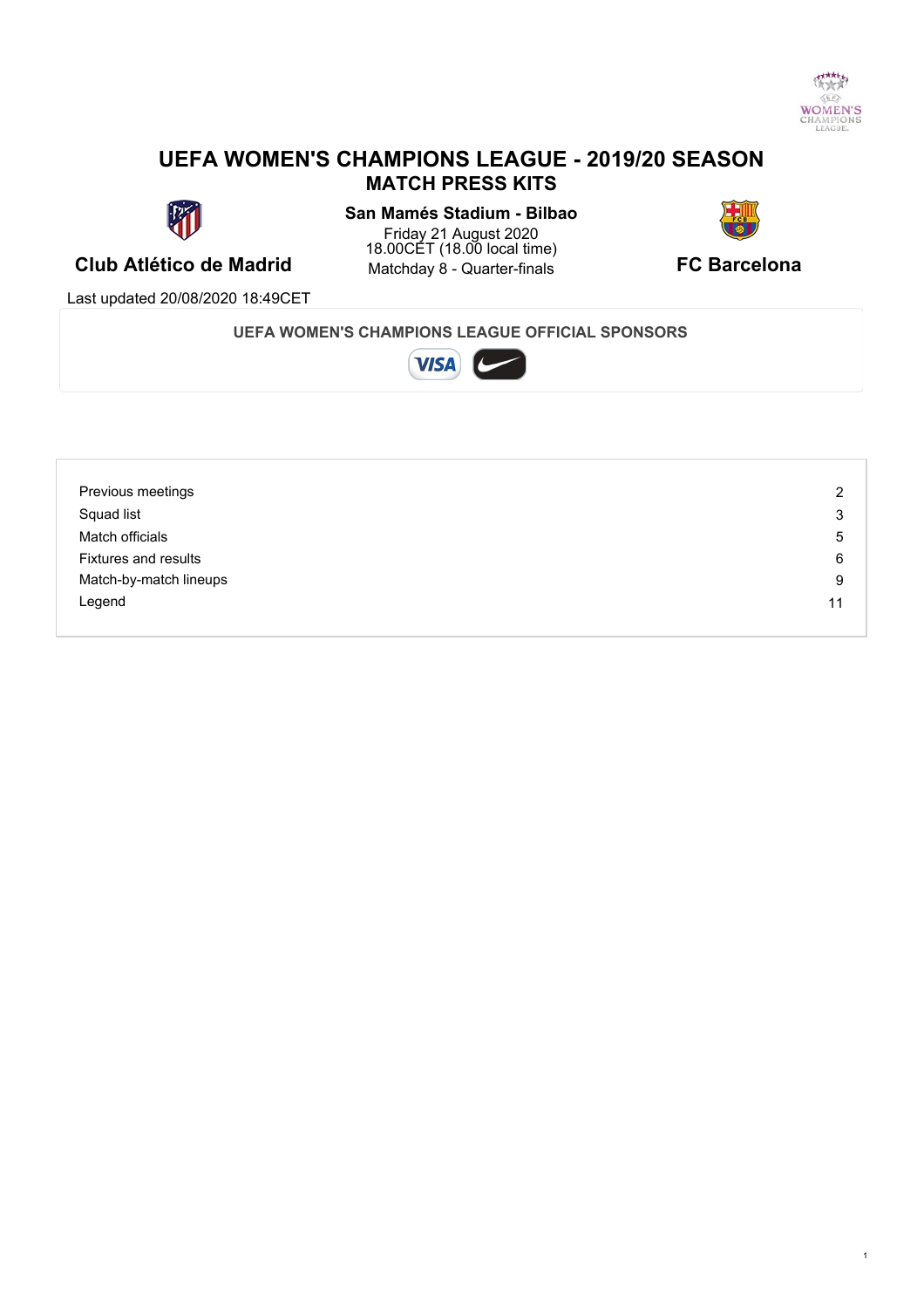## **Previous meetings**

#### **Head to Head**

No UEFA competition matches have been played between these two teams

### **Club Atlético de Madrid - Record versus clubs from opponents' country**

Club Atlético de Madrid have not played against a club from their opponents' country

#### **FC Barcelona - Record versus clubs from opponents' country**

FC Barcelona have not played against a club from their opponents' country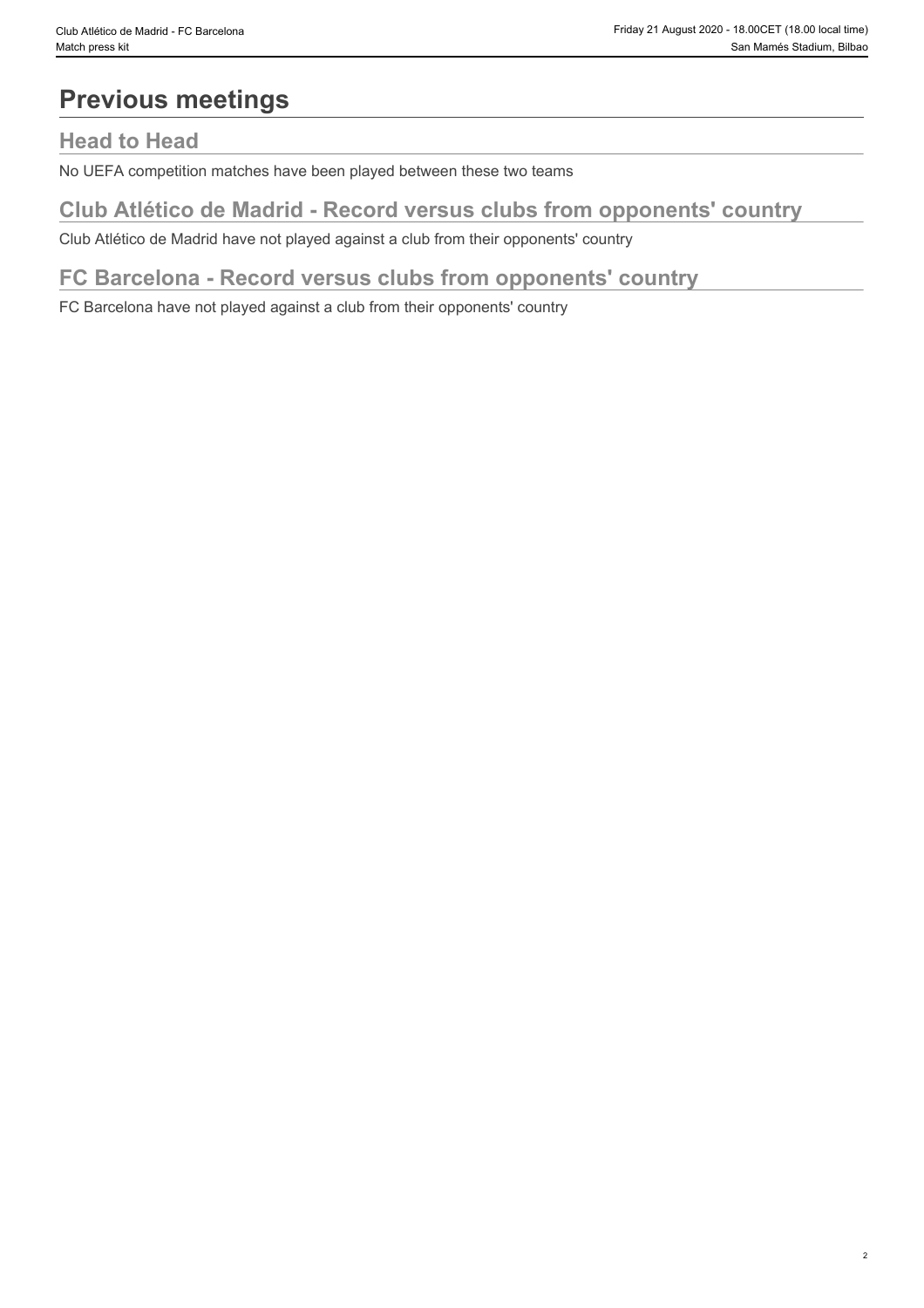#### **Club Atlético de Madrid**

|                 |                        |      |                         |                                       |                                                                                                |                 | <b>Current season</b>         |                |                          |                          |                          | All-time           |                                                                                                 |
|-----------------|------------------------|------|-------------------------|---------------------------------------|------------------------------------------------------------------------------------------------|-----------------|-------------------------------|----------------|--------------------------|--------------------------|--------------------------|--------------------|-------------------------------------------------------------------------------------------------|
|                 |                        |      |                         |                                       |                                                                                                |                 | UWCLQ UWCL UWCL UEFA          |                |                          |                          |                          |                    |                                                                                                 |
|                 | No. Player             | Nat. | <b>DoB</b>              | Age D Pld Gls Pld Gls Pld Gls Pld Gls |                                                                                                |                 |                               |                |                          |                          |                          |                    |                                                                                                 |
|                 | <b>Goalkeepers</b>     |      |                         |                                       |                                                                                                |                 |                               |                |                          |                          |                          |                    |                                                                                                 |
| $\mathbf{1}$    | <b>Hedvig Lindahl</b>  |      | SWE 29/04/1983 37 - -   |                                       |                                                                                                |                 | $\sim$                        | $\sim$         | $\sim$                   | 3                        | $\sim$                   | 3                  | $\overline{\phantom{a}}$                                                                        |
|                 | 25 Jana Gallego        |      | ESP 29/03/2003 17 -     |                                       |                                                                                                | $1 - 1 - 1 = 1$ |                               | $\sim$         | $\sim$                   | $\overline{\phantom{a}}$ | $\sim$                   |                    |                                                                                                 |
|                 | <b>Defenders</b>       |      |                         |                                       |                                                                                                |                 |                               |                |                          |                          |                          |                    |                                                                                                 |
|                 | 3 Alia Guagni          |      | ITA 01/10/1987 32       |                                       | $\sim$                                                                                         | $\sim$          | $\sim$                        |                |                          | 9                        |                          | 9                  | $\overline{\phantom{a}}$                                                                        |
|                 | 4 Laia Aleixandri      |      | ESP 25/08/2000 19       |                                       | $\sim$                                                                                         | $\mathbf{r}$    | $\sim$                        | $\overline{4}$ | $\sim$                   | 8                        | $\sim$                   | 8                  | $\sim$                                                                                          |
|                 | 5 Merel van Dongen     |      | NED 11/02/1993 27       |                                       | $\sim$                                                                                         | $\sim$          | $\sim$                        |                | $\sim$                   | 2                        | $\sim$                   | $\overline{4}$     | $\overline{2}$                                                                                  |
|                 | 12 Kylie Strom         |      | USA 18/03/1992 28       |                                       | $\sim$                                                                                         | $\sim$          | $\sim$                        | $\overline{1}$ | -1                       | 6                        | 2                        | 6                  | 2                                                                                               |
|                 | 19 Aissatou Tounkara   |      | FRA 16/03/1995 25       |                                       | $\sim$ 100 $\sim$                                                                              |                 | $\mathbf{1}$                  | 4              | $\sim$                   | 9                        | $\sim$                   | 9                  | $\overline{\phantom{a}}$                                                                        |
|                 | 26 Sonia García        |      | ESP 06/12/2002 17       |                                       | $\sim$                                                                                         | $\sim$ $-$      | $\sim$                        | $\sim$         | $\sim$                   | $\overline{\phantom{a}}$ | $\sim$                   |                    | $\frac{1}{2} \left( \frac{1}{2} \right) = \frac{1}{2} \left( \frac{1}{2} \right) = \frac{1}{2}$ |
|                 | <b>Midfielders</b>     |      |                         |                                       |                                                                                                |                 |                               |                |                          |                          |                          |                    |                                                                                                 |
|                 | 7 Angela Sosa          |      | ESP 16/01/1993 27       |                                       | $\sim$                                                                                         | $\sim$          | $\sim$                        | 4              | $\overline{1}$           |                          | $13 \mid 1 \mid$         | $13 \mid 1$        |                                                                                                 |
|                 | 10 Amanda Sampedro     |      | ESP 26/06/1993 27       |                                       | $\frac{1}{2} \left( \frac{1}{2} \right) \left( \frac{1}{2} \right) \left( \frac{1}{2} \right)$ |                 | $\mathbf{I}$                  | 3              | $\sim$                   |                          |                          | $12 - 12 -$        |                                                                                                 |
|                 | 15 Silvia Meseguer     |      | ESP 12/03/1989 31       |                                       | $\sim$                                                                                         | $\sim$          | $\sim$                        | $\overline{4}$ | $\overline{\phantom{a}}$ | 14                       |                          | $1 \mid 14 \mid 1$ |                                                                                                 |
|                 | 16 Jade Moore          |      | ENG 22/10/1990 29       |                                       | $\sim$                                                                                         | $\sim$          | $1 - 1 - 1 = 1$               |                |                          |                          |                          | $-$ 10 $-$ 10 $-$  |                                                                                                 |
|                 | 17 Alexandra Chidiac   |      | AUS 15/01/1999 21       |                                       | $\sim$                                                                                         | $\sim$          | $\sim$                        | $\sim$         | $\sim$                   | $\sim$                   | $\sim$                   |                    | $\frac{1}{2} \left( \frac{1}{2} \right) \left( \frac{1}{2} \right) = \frac{1}{2}$               |
|                 | 24 Leire Peña          |      | ESP $20/06/2001$ 19 - - |                                       |                                                                                                |                 | $\sim$                        | $\sim$         | $\sim$                   | $\sim$                   | $\sim$                   |                    |                                                                                                 |
| <b>Forwards</b> |                        |      |                         |                                       |                                                                                                |                 |                               |                |                          |                          |                          |                    |                                                                                                 |
|                 | 8 Ludmila Da Silva     |      | BRA 01/12/1994          | 25                                    | S                                                                                              | $\sim$          | $\overline{\phantom{a}}$      | 4              | 2                        | 10                       | $\overline{4}$           | $10 \mid 4$        |                                                                                                 |
|                 | 9 Charlyn Corral       |      | MEX 11/09/1991 28       |                                       | $\sim$                                                                                         | $\mathbf{r}$    | $\sim$                        | $\overline{4}$ | $\overline{1}$           | $\overline{4}$           | $\overline{1}$           | 4                  | $\overline{1}$                                                                                  |
|                 | 11 Carmen Menayo       |      | ESP 14/04/1998 22       |                                       | $\sim$                                                                                         | $\sim$          | $\sim$                        | $\mathbf{3}$   | $\sim$                   | 9                        | $\overline{\phantom{a}}$ | 9                  | $\sim$                                                                                          |
|                 | 18 Toni Duggan         |      | ENG 25/07/1991 29       |                                       | $\sim$                                                                                         | $\sim$          | $\sim$                        | $\mathbf{3}$   | $\sim$                   |                          |                          | 33 12 42 18        |                                                                                                 |
|                 | 20 Leicy Santos        |      | COL 16/05/1996 24       |                                       |                                                                                                | $\sim$ $-$      | $\sim$                        | $\sqrt{3}$     | $\omega$                 | $\mathbf{3}$             | $\sim$                   | 3                  | $\overline{\phantom{a}}$                                                                        |
|                 | 21 Ana Marcos          |      | ESP 09/07/2000 20       |                                       | $\sim$                                                                                         |                 | $ 1 - 1  +  1 - 1  +  1 - 1 $ |                | $\sim$                   | $1 -$                    |                          |                    | $1 -$                                                                                           |
|                 | 22 Turid Knaak         |      | GER 24/01/1991 29       |                                       |                                                                                                |                 | .                             |                |                          | 19                       | $\overline{1}$           | 25                 | $\overline{1}$                                                                                  |
|                 | 23 Emelyne Laurent     |      | FRA 04/11/1998 21       |                                       |                                                                                                |                 | 1949 - 1949 - 1949            |                | $\mathbf{1}$             |                          | $5 -$                    | 5 <sup>5</sup>     | $\sim$                                                                                          |
| Coach           |                        |      |                         |                                       |                                                                                                |                 |                               |                |                          |                          |                          |                    |                                                                                                 |
|                 | - Daniel Gonzalez Sanz |      | ESP 08/07/1972 48       |                                       | $\sim$ $\sim$ $\sim$                                                                           |                 | $\sim$                        | $\sim$         | $\sim$                   | $\sim$                   | $\sim$                   | $\sim 10$          |                                                                                                 |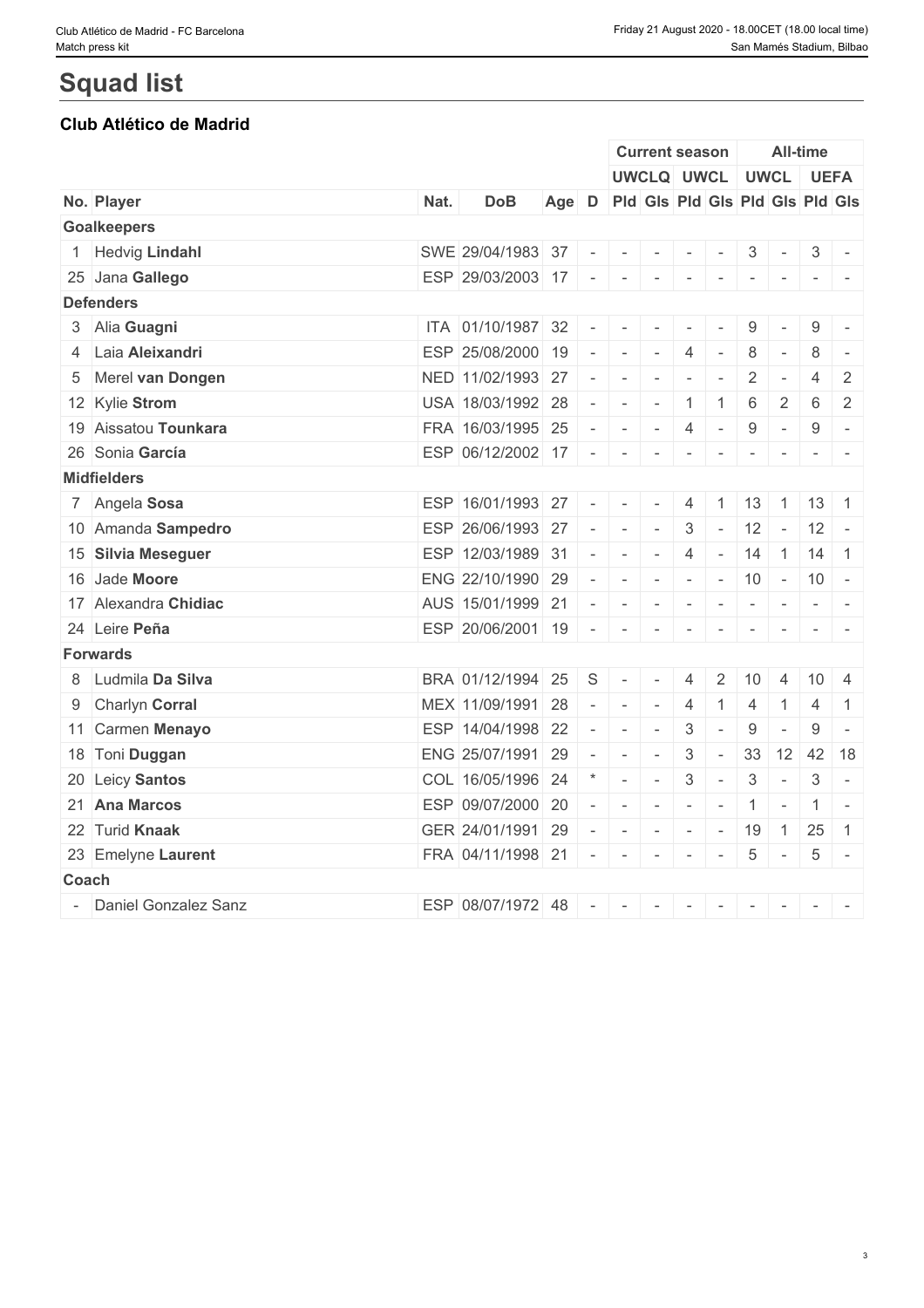# **FC Barcelona**

|                           |      |                                           |                                       |                          |                          | <b>Current season</b>    |                          |                          |                          |                | <b>All-time</b> |                 |
|---------------------------|------|-------------------------------------------|---------------------------------------|--------------------------|--------------------------|--------------------------|--------------------------|--------------------------|--------------------------|----------------|-----------------|-----------------|
|                           |      |                                           |                                       |                          |                          | UWCLQ UWCL UWCL UEFA     |                          |                          |                          |                |                 |                 |
| No. Player                | Nat. | <b>DoB</b>                                | Age D Pld Gis Pld Gis Pld Gis Pld Gis |                          |                          |                          |                          |                          |                          |                |                 |                 |
| <b>Goalkeepers</b>        |      |                                           |                                       |                          |                          |                          |                          |                          |                          |                |                 |                 |
| 1 Sandra Paños            |      | ESP 04/11/1992 27                         |                                       | $\sim$                   | $\mathbf{r}$             | $\mathbf{r}$             | $\mathbf{3}$             | $\sim$ $ \sim$           | 28                       | $\sim$ $ \sim$ |                 | $28 -$          |
| 13 Catalina Coll          |      | ESP 23/04/2001 19                         |                                       |                          | $\sim$                   | $\sim$                   | $\overline{\phantom{a}}$ | $\sim$                   | $\overline{\phantom{a}}$ | $\sim$         |                 |                 |
| 25 Gemma Font             |      | ESP 07/11/1999 20                         |                                       | $\sim$                   | $\sim$                   | $\sim$                   | $\sim$                   | $\overline{\phantom{a}}$ | $\overline{\phantom{a}}$ | $\sim$         | $-$             |                 |
| <b>Defenders</b>          |      |                                           |                                       |                          |                          |                          |                          |                          |                          |                |                 |                 |
| 4 María León              |      | ESP 13/06/1995 25                         |                                       | $\overline{\phantom{a}}$ | $\overline{\phantom{a}}$ | $\sim$                   | 3                        | $\sim$                   | 21                       | $\overline{1}$ |                 | $21 \mid 1$     |
| 5 Melanie Serrano         |      | ESP 12/10/1989                            | 30                                    | $\sim$                   | $\sim$                   | $\sim$                   |                          | $\overline{\phantom{a}}$ | 30                       | -1             | 30              | -1              |
| 8 Marta Torrejón          |      | ESP 27/02/1990 30                         |                                       | $\sim$                   | $\sim$                   | $\overline{\phantom{a}}$ | 3                        | 2                        | 40                       | 5              |                 | $46 \mid 5$     |
| 15 Leila Ouahabi          |      | ESP 22/03/1993 27                         |                                       | $\overline{\phantom{a}}$ | $\sim$                   | $\sim$                   | 3                        | $\sim$                   | 19                       | $-1$           | 19              | $\overline{1}$  |
| 17 Andrea Pereira         |      | ESP 19/09/1993 26                         |                                       | $\overline{\phantom{a}}$ | $\sim$                   | $\overline{\phantom{a}}$ | 3                        | $\sim$                   | 13                       | $\sim$         |                 | $13 -$          |
| 18 Ana-Maria Crnogorčević |      | SUI 03/10/1990 29                         |                                       | $\sim$                   | $\sim$                   | $\overline{\phantom{a}}$ | $\sim$                   | $\sim$                   | 24                       | $\overline{4}$ |                 | $24 \mid 4$     |
| 26 Laia Codina            |      | ESP 22/01/2000 20                         |                                       | $\sim$                   |                          | $ - - 1  -  1  -  1  -$  |                          |                          |                          |                |                 |                 |
| 27 Jana Fernàndez         |      | ESP 18/02/2002 18                         |                                       | $\sim$                   | $\sim$                   | $\overline{\phantom{a}}$ |                          |                          | $\overline{\phantom{a}}$ |                |                 |                 |
| <b>Midfielders</b>        |      |                                           |                                       |                          |                          |                          |                          |                          |                          |                |                 |                 |
| 6 Vicky Losada            |      | ESP 05/03/1991 29                         |                                       | $\sim$                   | $\sim$                   | $\mathbf{I}$             | $\overline{\phantom{a}}$ |                          | 25                       | $\mathbf{3}$   |                 | $25 \quad 3$    |
| 9 Mariona Caldentey       |      | ESP 19/03/1996 24                         |                                       |                          | $\sim$                   | $\sim$                   | $\overline{4}$           |                          | 23                       | $\overline{7}$ | 23              | 7               |
| 10 Kheira Hamraoui        |      | FRA 13/01/1990 30                         |                                       | $\equiv$                 | $\overline{\phantom{a}}$ | $\overline{\phantom{a}}$ | 3                        | $\sim$                   | 27                       | $\mathbf{3}$   | 27              | -3              |
| 12 Patricia Guijarro      |      | ESP 17/05/1998 22                         |                                       |                          | $\sim$                   | $\overline{\phantom{a}}$ | 4                        | $\overline{1}$           | 23                       | $\overline{4}$ |                 | $23 \mid 4$     |
| <b>Forwards</b>           |      |                                           |                                       |                          |                          |                          |                          |                          |                          |                |                 |                 |
| 7 Jennifer Hermoso        |      | ESP 09/05/1990                            | 30                                    | $\sim$                   |                          | $\overline{a}$           | 3                        |                          | 35                       | 10             |                 | 38 15           |
| 11 Alexia Putellas        |      | ESP 04/02/1994 26                         |                                       | $\sim$                   | $\sim$                   | $\overline{\phantom{a}}$ | 4                        | 3                        | 41                       | 6              | 41              | 6               |
| 14 Aitana Bonmati         |      | ESP 18/01/1998 22                         |                                       |                          | $\overline{\phantom{a}}$ | $\overline{\phantom{a}}$ | 3                        | 2                        | 14                       | $\overline{4}$ | 14              | -4              |
| 16 Caroline Graham Hansen |      | NOR 18/02/1995                            | 25                                    | $\overline{\phantom{a}}$ |                          | $\overline{\phantom{a}}$ | $\overline{4}$           |                          | -41                      | 10             |                 | $41 \mid 10$    |
| 20 Asisat Oshoala         |      | NGA 09/10/1994                            | 25                                    | $\overline{\phantom{a}}$ | $\sim$                   | $\overline{\phantom{a}}$ | 3                        | $\overline{1}$           | 8                        | 2              | 8               | 2               |
| 22 Lieke Martens          |      | NED 16/12/1992 27                         |                                       | $\overline{\phantom{a}}$ | $\sim$                   | $\sim$                   | $\sim$                   | $\sim$                   | 20                       | $-5$           | 20              | $5\overline{)}$ |
| 23 Giovana Queiroz        |      | ESP 21/06/2003 17 - - - - - - - - -       |                                       |                          |                          |                          |                          |                          |                          |                |                 |                 |
| 28 Bruna Vilamala         |      | ESP 04/06/2002 18 - - - - - - - - - - - - |                                       |                          |                          |                          |                          |                          |                          |                |                 |                 |
| 33 Sara Ismael Salgueda   |      | ESP 23/01/1999 21 - - - - - - - - - -     |                                       |                          |                          |                          |                          |                          |                          |                |                 |                 |
| Coach                     |      |                                           |                                       |                          |                          |                          |                          |                          |                          |                |                 |                 |
| - Lluis Cortes            |      | ESP 08/10/1986 33 - - - 4 - 9 - 9         |                                       |                          |                          |                          |                          |                          |                          |                |                 |                 |
|                           |      |                                           |                                       |                          |                          |                          |                          |                          |                          |                |                 |                 |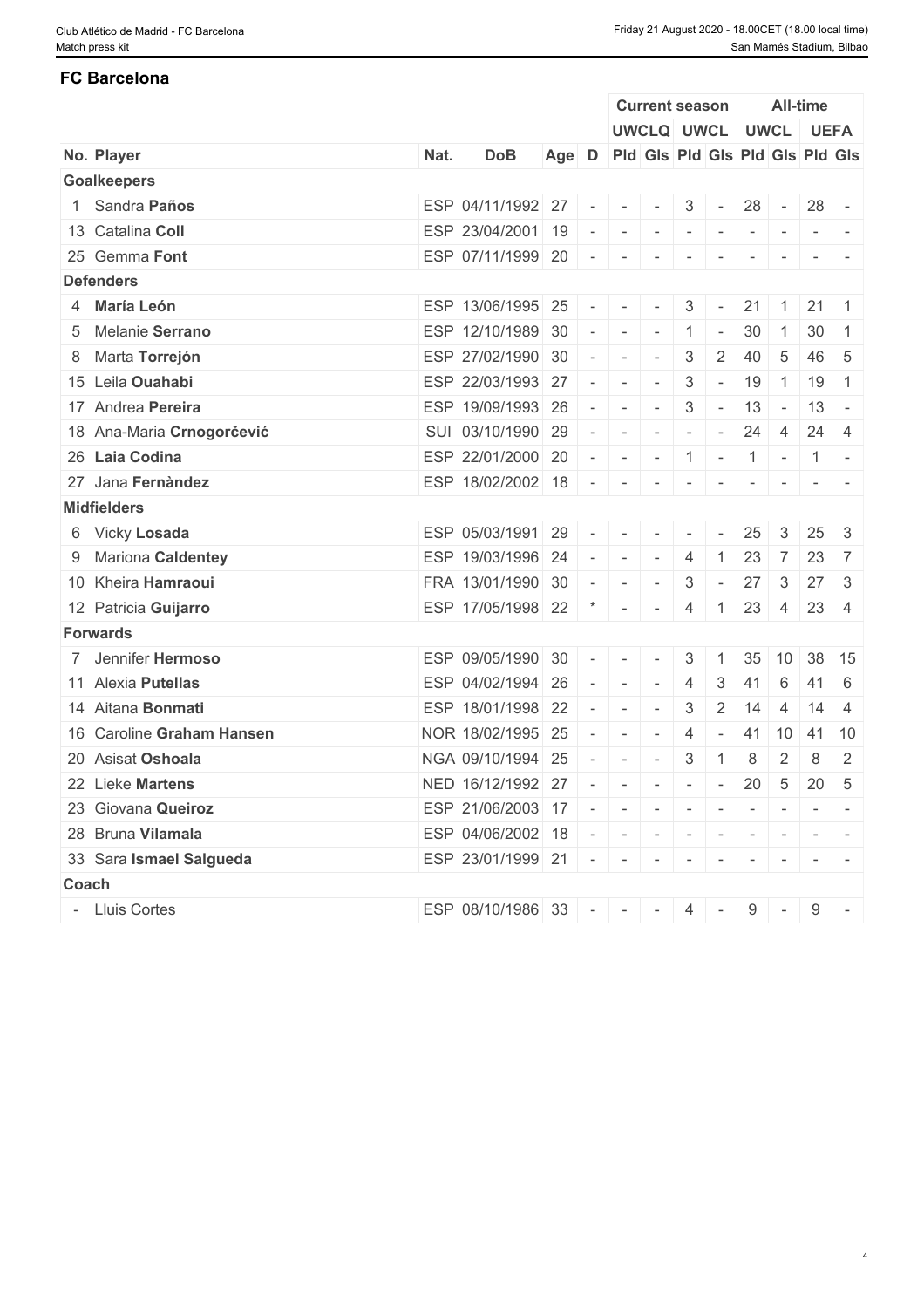### **Match officials**

| <b>Referee</b>               | Stéphanie Frappart (FRA)                               |
|------------------------------|--------------------------------------------------------|
| <b>Assistant referees</b>    | Chrysoula Kourompylia (GRE), Sanja Rodjak-Karšić (CRO) |
| <b>Fourth official</b>       | Ivana Martinčić (CRO)                                  |
| <b>UEFA Delegate</b>         | Isabel Hochstöger (AUT)                                |
| <b>UEFA Referee observer</b> | Jenny Palmqvist (SWE)                                  |
|                              |                                                        |

#### **Referee**

| Name               | Date of birth | <b>UEFA Women's</b><br><b>Champions</b><br>League<br>matches | <b>UEFA matches</b> |
|--------------------|---------------|--------------------------------------------------------------|---------------------|
| Stéphanie Frappart | 14/12/1983    | 21                                                           | 54                  |

#### **Stéphanie Frappart**

**Referee since:** 1997 **First division:** 2009 **FIFA badge:** 2019

**Tournaments:** 2019 FIFA Women's World Cup, 2016 Olympic Games, 2015 FIFA Women's World Cup

#### **Finals**

2019 FIFA Women's World Cup

**UEFA Women's Champions League matches involving teams from the two countries playing this match**

| <b>Date</b> | <b>Competition</b> | <b>Stage</b><br>reached |                                    | <b>Home Away</b>                            | <b>Result</b> | <b>Venue</b> |
|-------------|--------------------|-------------------------|------------------------------------|---------------------------------------------|---------------|--------------|
| 22/03/2017  | <b>UWCL</b>        | QF                      |                                    | FC Rosengård FC Barcelona                   | $0 - 1$       | Malmo        |
| 27/03/2019  | <b>UWCL</b>        | QF                      | <b>LSK Kvinner FK FC Barcelona</b> |                                             | 0-.           | Lillestrom   |
| 30/10/2019  | <b>UWCL</b>        | R <sub>16</sub>         |                                    | Club Atlético de Madrid Manchester City WFC | $2-1$         | Madrid       |

**Other matches involving teams from either of the two countries involved in this match**

| <b>Date</b> | <b>Competition</b> | <b>Stage</b><br>reached |                                    | <b>Home Away</b>                            | <b>Result</b> | <b>Venue</b> |
|-------------|--------------------|-------------------------|------------------------------------|---------------------------------------------|---------------|--------------|
| 05/07/2012  | <b>WU19</b>        | GS-FT                   |                                    | Spain England                               | $4 - 0$       | Antalya      |
| 14/07/2012  | <b>WU19</b>        | Final                   | Sweden Spain                       |                                             | $1 - 0$       | Antalya      |
| 17/09/2014  | <b>FWWC</b>        | QR                      | Czech Republic Spain               |                                             | $0 - 1$       | Pisek        |
| 26/11/2015  | <b>WEURO</b>       | Qual. GS                | Republic of Ireland Spain          |                                             | $0 - 3$       | Dublin       |
| 22/03/2017  | <b>UWCL</b>        | QF                      |                                    | FC Rosengård FC Barcelona                   | $0 - 1$       | Malmo        |
| 30/07/2017  | <b>WEURO</b>       | QF                      | Austria Spain                      |                                             | $0 - 0$       | Tilburg      |
| 27/03/2019  | <b>UWCL</b>        | QF                      | <b>LSK Kvinner FK FC Barcelona</b> |                                             | $0 - 1$       | Lillestrom   |
| 30/10/2019  | <b>UWCL</b>        | R <sub>16</sub>         |                                    | Club Atlético de Madrid Manchester City WFC | $2 - 1$       | Madrid       |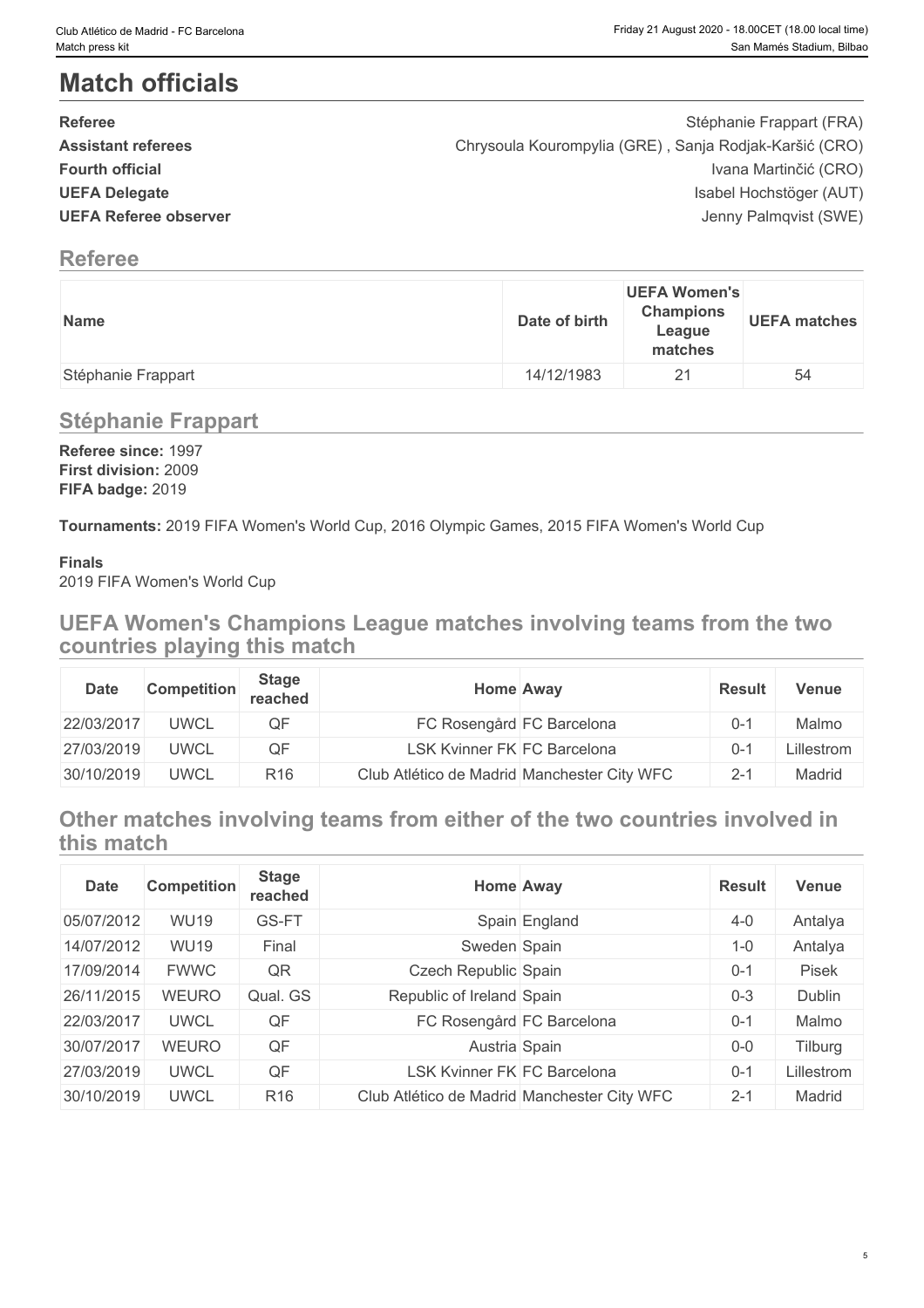## **Fixtures and results**

#### **Club Atlético de Madrid**

| <b>Date</b>       | <b>Competition Opponent</b> |                                  | <b>Result</b>                         |  |
|-------------------|-----------------------------|----------------------------------|---------------------------------------|--|
| 07/09/2019 League |                             | Sporting de Huelva (A)           | $1 - 0$<br>W                          |  |
| 12/09/2019 UWCL   |                             | ZFK Spartak Subotica (A)         | 3-2 Da Silva 20, 55, Virginia 90<br>W |  |
| 15/09/2019 League |                             | Sevilla FC (H)                   | W<br>$3-0$                            |  |
| 21/09/2019 League |                             | FC Barcelona (A)                 | $1 - 6$<br>L                          |  |
| 26/09/2019 UWCL   |                             | <b>ZFK Spartak Subotica (H)</b>  | 1-1 Strom 83<br>D                     |  |
| 29/09/2019 League |                             | CDEF Logrono (H)                 | $2 - 0$<br>W                          |  |
| 12/10/2019 League |                             | Levante UD (A)                   | $1 - 0$<br>W                          |  |
| 16/10/2019 UWCL   |                             | Manchester City WFC (A)          | 1-1 Corral 81<br>D                    |  |
| 20/10/2019 League |                             | Madrid CFF (H)                   | $1 - 0$<br>W                          |  |
| 26/10/2019 League |                             | Real Sociedad de Fútbol (A)      | W<br>$4 - 1$                          |  |
| 30/10/2019 UWCL   |                             | Manchester City WFC (H)          | 2-1 Houghton 40 (og), Sosa 68<br>W    |  |
| 03/11/2019 League |                             | RC Deportivo La Coruña (H)       | W<br>$4 - 1$                          |  |
| 17/11/2019 League |                             | Valencia CFF (A)                 |                                       |  |
| 23/11/2019 League |                             | RCD Espanyol de Barcelona<br>(H) | W<br>$3-0$                            |  |
| 30/11/2019 League |                             | Real Betis Balompié (A)          | $2 - 2$<br>D                          |  |
| 08/12/2019 League |                             | Athletic Club (H)                | $2 - 2$<br>D                          |  |
| 15/12/2019 League |                             | Atlético Granadilla (A)          | W<br>$2 - 0$                          |  |
| 21/12/2019 League |                             | CD Tacón (H)                     | W<br>$2 - 1$                          |  |
| 05/01/2020 League |                             | Rayo Vallecano de Madrid (A) D   | $1 - 1$                               |  |
| 11/01/2020 League |                             | Sporting de Huelva (H)           | W<br>$1 - 0$                          |  |
| 19/01/2020 League |                             | Sevilla FC (A)                   | D<br>$2 - 2$                          |  |
| 25/01/2020 League |                             | FC Barcelona (H)                 | D<br>$0-0$                            |  |
| 02/02/2020 League |                             | CDEF Logrono (A)                 | $3-0$<br>W                            |  |
| 16/02/2020 League |                             | Levante UD (H)                   | W<br>$4 - 1$                          |  |
| 23/02/2020 League |                             | Madrid CFF (A)                   | W<br>$1 - 0$                          |  |
| 01/03/2020 League |                             | Real Sociedad de Fútbol (H)      | W<br>$3-0$                            |  |
| 21/08/2020 UWCL   |                             | FC Barcelona (H)                 |                                       |  |

| Pos. Clubs                 | P W          |                      | D              |  | L GF GA Pts                                        |
|----------------------------|--------------|----------------------|----------------|--|----------------------------------------------------|
| <b>FC</b> Barcelona        | $21 \mid 19$ |                      |                |  | 2 0 86 6 59                                        |
| 2 Club Atlético de Madrid  |              | $21 \mid 15 \mid 5$  |                |  | $1 \t 43 \t 17 \t 50$                              |
| 3 Levante UD               |              | $21 \mid 14 \mid 3$  |                |  | 4 40 21 45                                         |
| 4 RC Deportivo La Coruña   | $21 \mid 11$ |                      | $\vert$ 4      |  | 6 46 38 37                                         |
| 5 Athletic Club            |              |                      |                |  | $21 \mid 10 \mid 5 \mid 6 \mid 30 \mid 23 \mid 35$ |
| 6 Real Sociedad de Fútbol  |              | $21 \quad 9 \quad 6$ |                |  | 6 33 26 33                                         |
| 7 CDEF Logrono             |              | $21 \quad 8$         | 5              |  | 8 31 41 29                                         |
| 8 Rayo Vallecano de Madrid |              |                      |                |  | 21 7 7 7 24 33 28                                  |
| 9 Atlético Granadilla      |              | $21 \quad 6 \quad 6$ |                |  | $9 \mid 24 \mid 35 \mid 24$                        |
| 10 CD Tacón                |              | $21 \quad 6$         | 5 <sup>5</sup> |  | $10 \mid 33 \mid 48 \mid 23$                       |
| 11 Sevilla FC              |              | $21 \quad 6$         | 4              |  | 11 25 33 22                                        |
| 12 Real Betis Balompié     |              | $21 \quad 4 \quad 8$ |                |  | $9 \mid 25 \mid 33 \mid 20$                        |
| 13 Madrid CFF              |              | $21 \quad 5$         | $\overline{4}$ |  | 12 22 45 19                                        |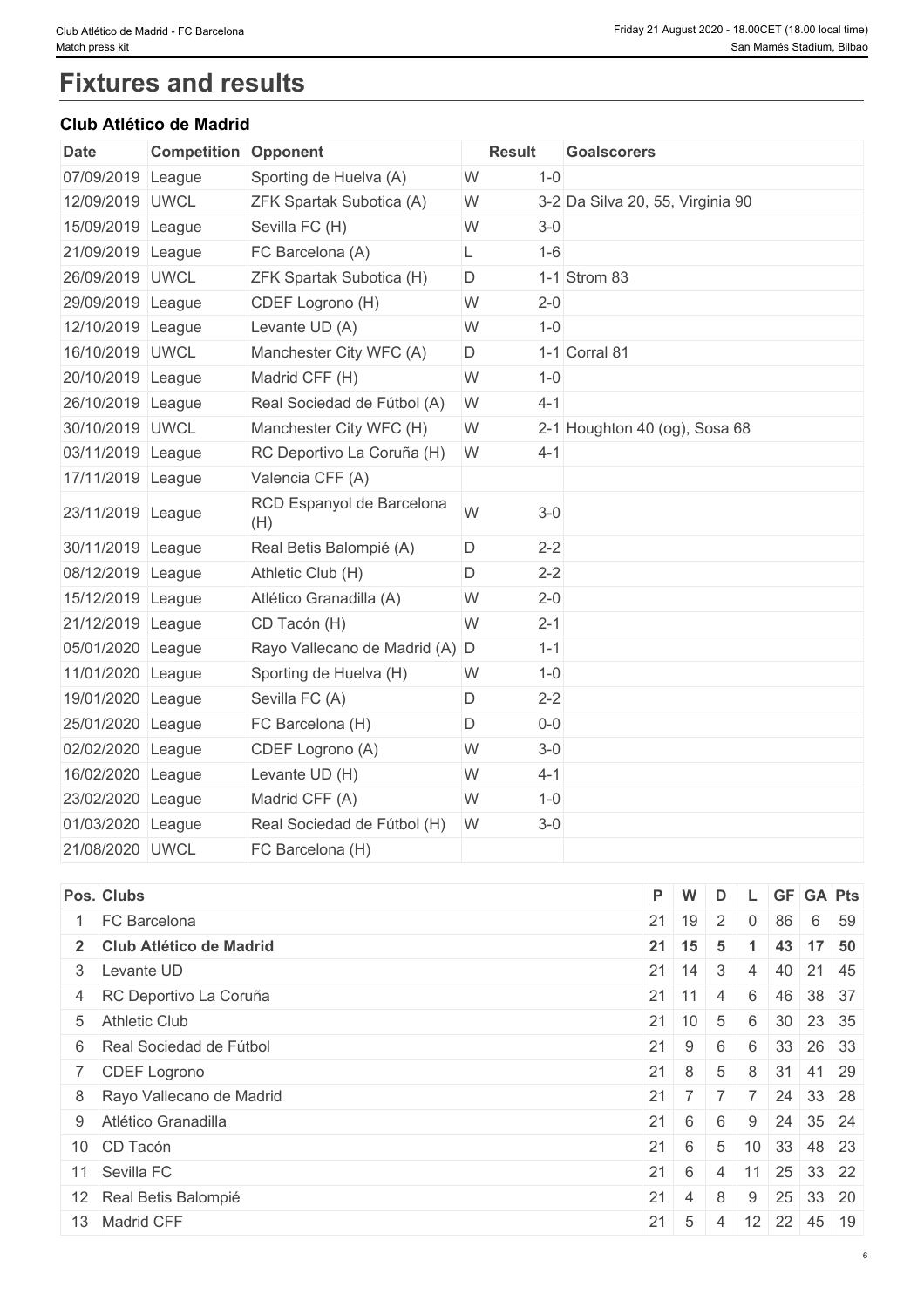| <b>Pos. Clubs</b>            |                          |  |  | P   W   D   L   GF   GA   Pts |  |
|------------------------------|--------------------------|--|--|-------------------------------|--|
| 14 Sporting de Huelva        | 21 5 3 13 13 36 18       |  |  |                               |  |
| 15 Valencia CFF              | 21 3 8 10 21 28 17       |  |  |                               |  |
| 16 RCD Espanyol de Barcelona | $ 21 $ 0 $ 5 16 13 46 5$ |  |  |                               |  |

#### **FC Barcelona**

| <b>Date</b>       | <b>Competition Opponent</b> |                                  | <b>Result</b> |         | <b>Goalscorers</b>                                    |
|-------------------|-----------------------------|----------------------------------|---------------|---------|-------------------------------------------------------|
| 07/09/2019 League |                             | CD Tacón (H)                     | W             | $9 - 1$ |                                                       |
| 11/09/2019 UWCL   |                             | Juventus Football Club (A)       | W             |         | 2-0 Alexia 39, Torrejón 72                            |
| 15/09/2019 League |                             | Rayo Vallecano de Madrid (A) D   |               | $1 - 1$ |                                                       |
| 21/09/2019 League |                             | Club Atlético de Madrid (H)      | W             | $6 - 1$ |                                                       |
| 25/09/2019 UWCL   |                             | Juventus Football Club (H)       | W             |         | 2-1 Alexia 32, Girelli 38 (og)                        |
| 29/09/2019 League |                             | Sevilla FC (A)                   | W             | $2 - 0$ |                                                       |
| 13/10/2019 League |                             | Sporting de Huelva (A)           | W             | $1 - 0$ |                                                       |
| 17/10/2019 UWCL   |                             | ZFK Minsk (H)                    | W             | $5 - 0$ | Oshoala 6, Torrejón 20, Bonmati 22, 26,<br>Hermoso 85 |
| 20/10/2019 League |                             | CDEF Logrono (H)                 | W             | $5-0$   |                                                       |
| 26/10/2019 League |                             | Madrid CFF (A)                   | W             | $4 - 0$ |                                                       |
| 30/10/2019 UWCL   |                             | ZFK Minsk (A)                    | W             |         | 3-1 Alexia 67, Mariona 80, Guijarro 85                |
| 03/11/2019 League |                             | Levante UD (H)                   | W             | $5-0$   |                                                       |
| 17/11/2019 League |                             | Real Sociedad de Fútbol (A)      |               |         |                                                       |
| 24/11/2019 League |                             | RC Deportivo La Coruña (H)       | W             | $6 - 1$ |                                                       |
| 30/11/2019 League |                             | Valencia CFF (A)                 | W             | $4 - 0$ |                                                       |
| 08/12/2019 League |                             | Real Betis Balompié (H)          | W             | $3-0$   |                                                       |
| 14/12/2019 League |                             | RCD Espanyol de Barcelona<br>(A) | W             | $4 - 0$ |                                                       |
| 21/12/2019 League |                             | Atlético Granadilla (H)          | W             | $3 - 1$ |                                                       |
| 05/01/2020 League |                             | Athletic Club (A)                | W             | $3-0$   |                                                       |
| 11/01/2020 League |                             | CD Tacón (A)                     | W             | $6-0$   |                                                       |
| 18/01/2020 League |                             | Rayo Vallecano de Madrid (H) W   |               | $3 - 1$ |                                                       |
| 25/01/2020 League |                             | Club Atlético de Madrid (A)      | D             | $0-0$   |                                                       |
| 01/02/2020 League |                             | Sevilla FC (H)                   | W             | $3-0$   |                                                       |
| 16/02/2020 League |                             | Sporting de Huelva (H)           | W             | $7-0$   |                                                       |
| 22/02/2020 League |                             | CDEF Logrono (A)                 | W             | $6-0$   |                                                       |
| 01/03/2020 League |                             | Madrid CFF (H)                   | W             | $5-0$   |                                                       |
| 21/08/2020 UWCL   |                             | Club Atlético de Madrid (A)      |               |         |                                                       |

| Pos. Clubs                 |              | $P$ W               |    |                |    |                             | D L GF GA Pts |
|----------------------------|--------------|---------------------|----|----------------|----|-----------------------------|---------------|
| <b>FC Barcelona</b>        |              | $21 \mid 19 \mid 2$ |    | $\mathbf{0}$   | 86 | 6 59                        |               |
| 2 Club Atlético de Madrid  |              | $21 \mid 15 \mid 5$ |    |                |    | 43 17 50                    |               |
| 3 Levante UD               |              | $21 \mid 14 \mid 3$ |    |                |    | 4 40 21 45                  |               |
| 4 RC Deportivo La Coruña   | $21 \mid 11$ |                     | -4 | 6              |    | 46 38 37                    |               |
| 5 Athletic Club            |              | $21 \mid 10 \mid 5$ |    |                |    |                             | 6 30 23 35    |
| 6 Real Sociedad de Fútbol  |              | $21 \mid 9 \mid 6$  |    |                |    | 6 33 26 33                  |               |
| 7 CDEF Logrono             |              | $21 \quad 8$        | 5  |                |    | 8 31 41 29                  |               |
| 8 Rayo Vallecano de Madrid |              | $21 \mid 7 \mid 7$  |    | $\overline{7}$ |    | $7 \mid 24 \mid 33 \mid 28$ |               |
| 9 Atlético Granadilla      |              | $21 \t6 \t6$        |    |                |    | $9 \mid 24 \mid 35 \mid 24$ |               |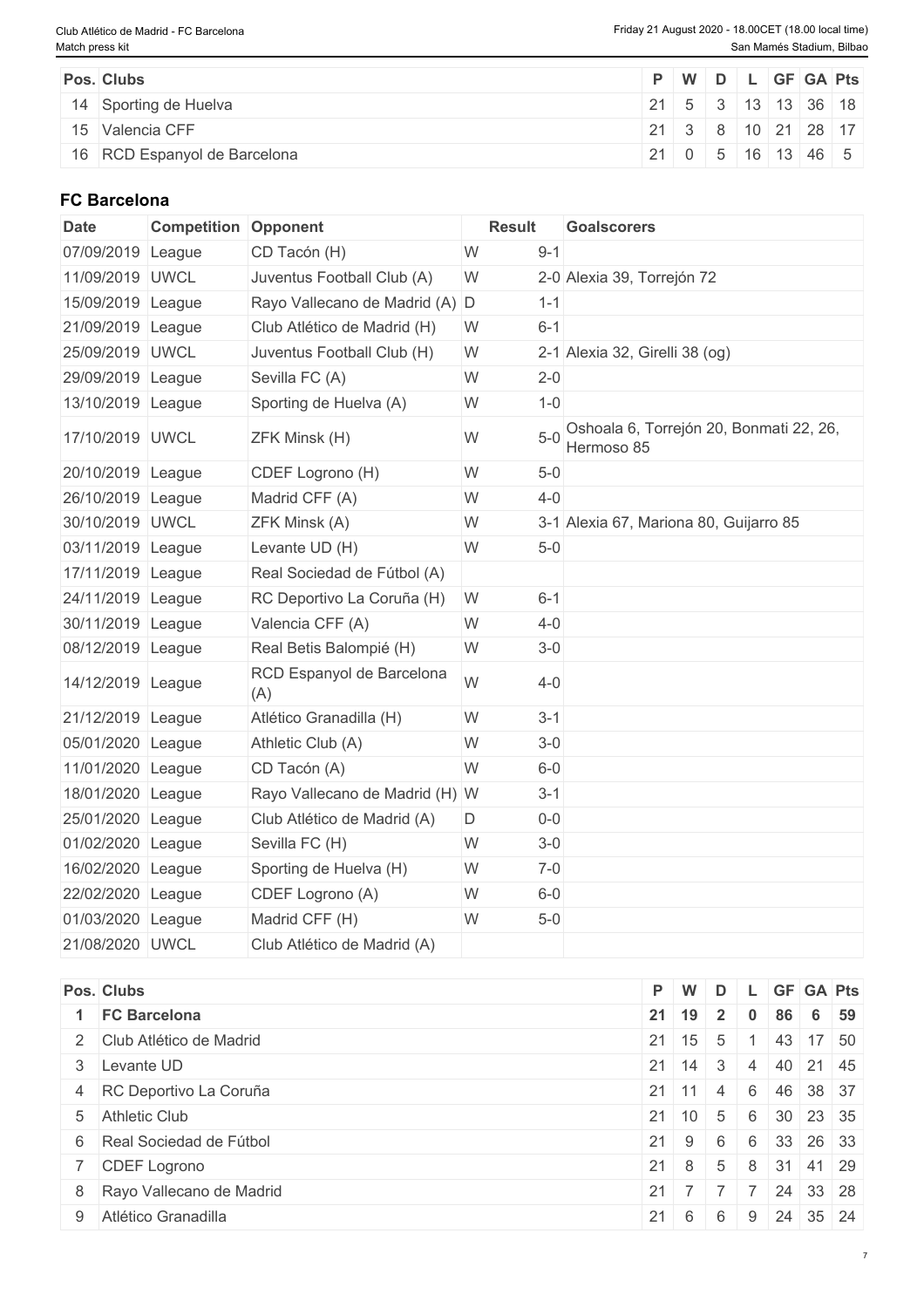| Pos. Clubs                   |  |  | P W D L GF GA Pts                                  |  |
|------------------------------|--|--|----------------------------------------------------|--|
| 10 CD Tacón                  |  |  | $21 \t6 \t5 \t10 \t33 \t48 \t23$                   |  |
| 11 Sevilla FC                |  |  | 21  6   4   11   25   33   22                      |  |
| 12 Real Betis Balompié       |  |  | 21 4 8 9 25 33 20                                  |  |
| 13 Madrid CFF                |  |  | 21 5 4 12 22 45 19                                 |  |
| 14 Sporting de Huelva        |  |  | $21 \mid 5 \mid 3 \mid 13 \mid 13 \mid 36 \mid 18$ |  |
| 15 Valencia CFF              |  |  | 21 3 8 10 21 28 17                                 |  |
| 16 RCD Espanyol de Barcelona |  |  | $21 \mid 0 \mid 5 \mid 16 \mid 13 \mid 46 \mid 5$  |  |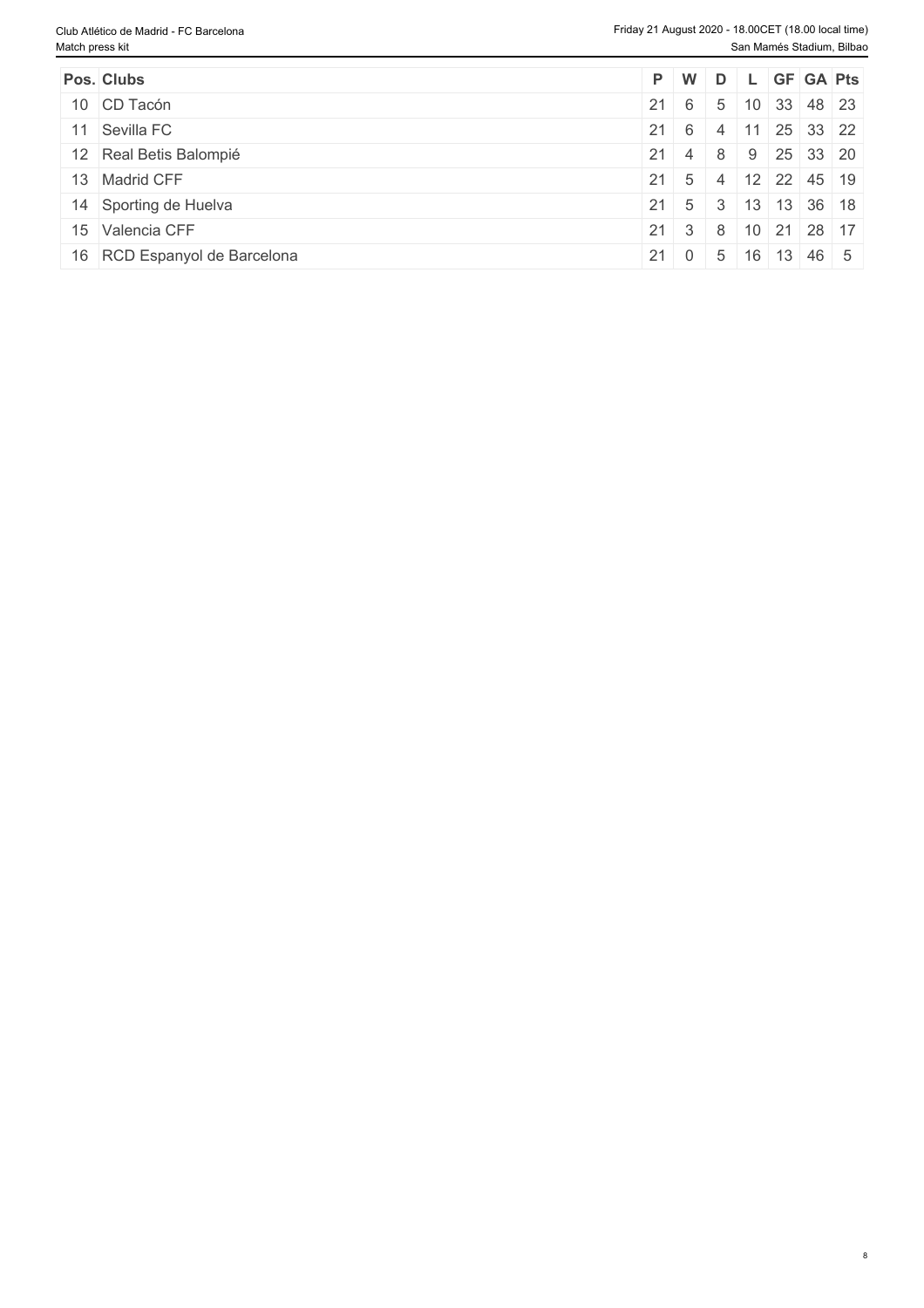## **Match-by-match lineups**

### **Club Atlético de Madrid**

#### **UEFA Women's Champions League - Round of 32**

#### **Matchday 4** (12/09/2019)

#### **ZFK Spartak Subotica 2-3 Club Atlético de Madrid**

**Goals:** 0-1 Da Silva 20, 1-1 Slović 45+2 (P) , 1-2 Da Silva 55, 2-2 Matić 79, 2-3 Virginia 90 **Club Atlético de Madrid:** van Veenendaal, Robles , Aleixandri, Sosa, Da Silva, Corral (61 García), Sampedro, Menayo, Virginia, Tounkara (52 Silvia Meseguer), Santos (46 Ovdiychuk)

#### **Matchday 5** (26/09/2019)

**Club Atlético de Madrid 1-1 ZFK Spartak Subotica** (agg: 4-3) **Goals:** 0-1 Adamek 56, 1-1 Strom 83 **Club Atlético de Madrid:** van Veenendaal, Aleixandri, Linari, Sosa, Corral (56 Da Silva), Sampedro, Silvia Meseguer, Ovdiychuk (62 Virginia), Duggan, Tounkara, García (57 Strom)

#### **Round of 16**

#### **Matchday 6** (16/10/2019)

**Manchester City WFC 1-1 Club Atlético de Madrid Goals:** 1-0 Beckie 13, 1-1 Corral 81 **Club Atlético de Madrid:** van Veenendaal, Robles , Aleixandri, Linari, Sosa, Da Silva, Corral (82 Virginia), Menayo, Silvia Meseguer (56 Santos), Duggan, Tounkara

#### **Matchday 7** (30/10/2019)

**Club Atlético de Madrid 2-1 Manchester City WFC** (agg: 3-2) **Goals:** 1-0 Houghton 40 (og) , 2-0 Sosa 68, 2-1 Bremer 88 **Club Atlético de Madrid:** van Veenendaal, Robles , Aleixandri, Sosa, Da Silva (81 Sampedro), Corral (75 Silvia Meseguer), Menayo, Virginia, Duggan, Tounkara, Santos (92 Linari)

#### **Quarter-finals**

**Matchday 8** (21/08/2020)

Club Atlético de Madrid-FC Barcelona

#### **FC Barcelona**

#### **UEFA Women's Champions League - Round of 32**

#### **Matchday 4** (11/09/2019)

#### **Juventus Football Club 0-2 FC Barcelona**

**Goals:** 0-1 Alexia 39, 0-2 Torrejón 72 **FC Barcelona:** Paños, van der Gragt, María León, Hermoso (88 Andújar), Torrejón, Mariona, Hamraoui, Alexia, Guijarro (69 Oshoala), Graham Hansen, Sánchez (84 Ouahabi)

#### **Matchday 5** (25/09/2019)

#### **FC Barcelona 2-1 Juventus Football Club** (agg: 4-1)

**Goals:** 1-0 Alexia 32, 2-0 Girelli 38 (og) , 2-1 Stašková 79 **FC Barcelona:** Paños, van der Gragt (52 Guijarro), Torrejón, Mariona (72 Andújar), Hamraoui, Alexia, Bonmati, Ouahabi, Graham Hansen (63 Hermoso), Pereira, Oshoala

#### **Round of 16**

#### **Matchday 6** (17/10/2019)

#### **FC Barcelona 5-0 ZFK Minsk**

**Goals:** 1-0 Oshoala 6, 2-0 Torrejón 20, 3-0 Bonmati 22, 4-0 Bonmati 26, 5-0 Hermoso 85 **FC Barcelona:** Paños, María León (46 Laia Codina), Torrejón, Mariona, Alexia, Guijarro, Bonmati, Ouahabi, Graham Hansen (58 Andújar), Pereira, Oshoala (60 Hermoso)

#### **Matchday 7** (30/10/2019)

**ZFK Minsk 1-3 FC Barcelona** (agg: 1-8) **Goals:** 1-0 Ogbiagbevha 60, 1-1 Alexia 67, 1-2 Mariona 80, 1-3 Guijarro 85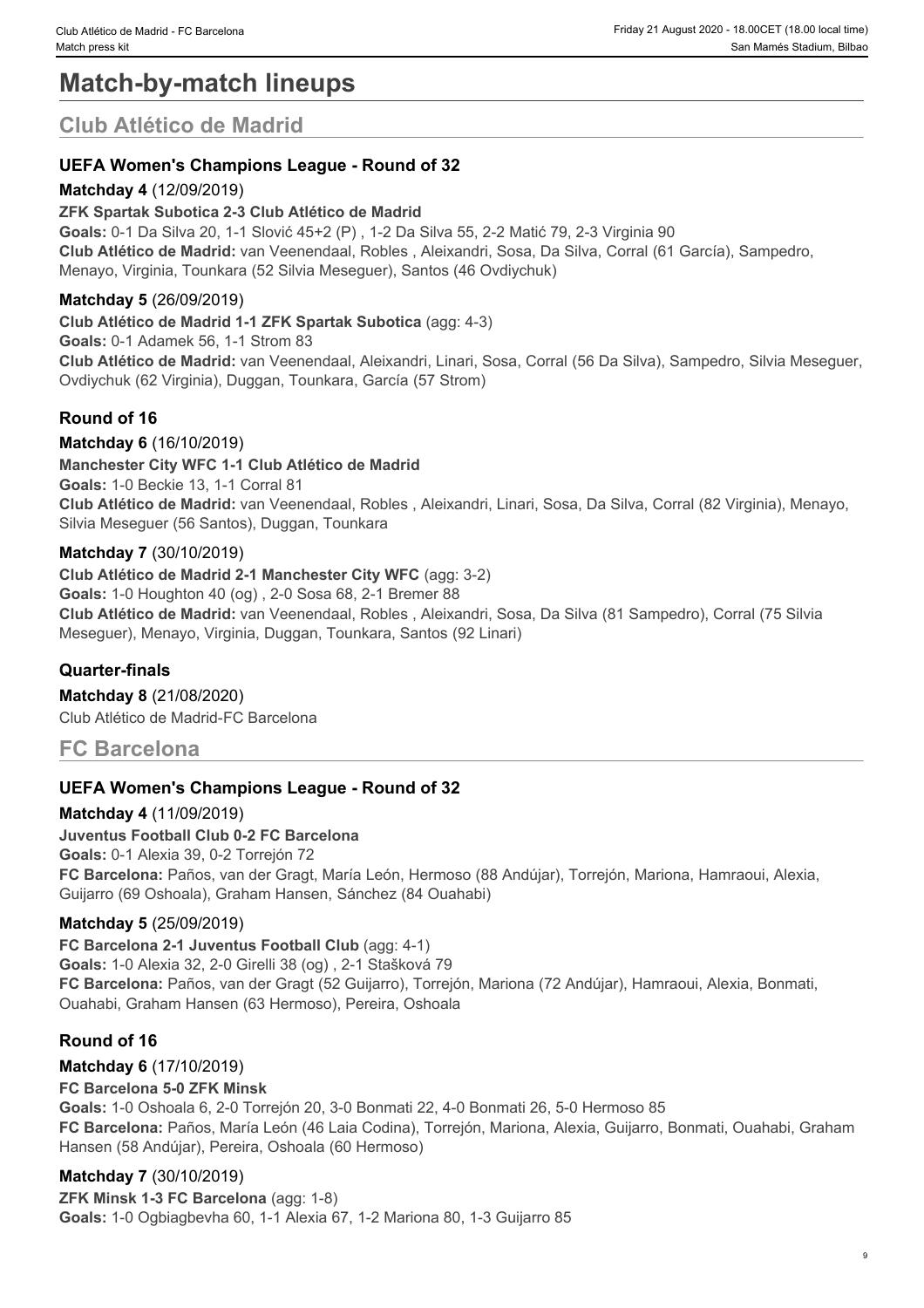**FC Barcelona:** Tajonar, María León (46 Armengol), Melanie, Mariona, Hamraoui (65 Guijarro), Alexia, Bonmati, Pereira, Andújar, Sánchez, Pina (65 Graham Hansen)

#### **Quarter-finals**

**Matchday 8** (21/08/2020) Club Atlético de Madrid-FC Barcelona